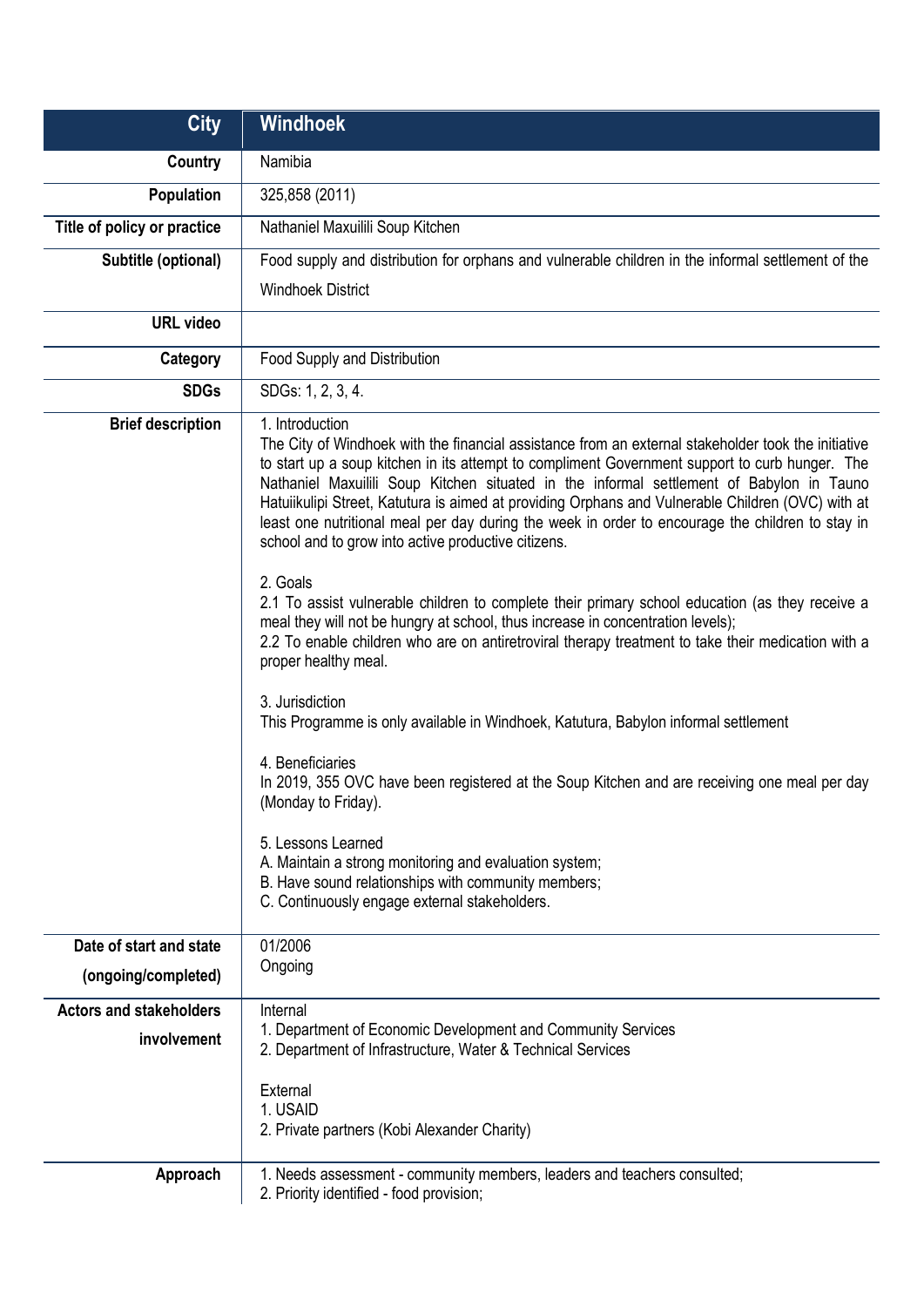|            | 3. Compile project proposal;<br>4. Identify and contact supporting partners;<br>5. Venue identification: Nathaniel Maxuilili Community Centre;<br>6. Criteria formulation - identify the criteria to select the beneficiaries,<br>7. Register the beneficiaries;<br>8. Supply food;<br>9. Monitor and evaluate.                                                                                                                                                                                                                                                                                                                                                                                                                                                                                                                                                                                                                                                                                                                                                                                                                                                                                                                                                      |
|------------|----------------------------------------------------------------------------------------------------------------------------------------------------------------------------------------------------------------------------------------------------------------------------------------------------------------------------------------------------------------------------------------------------------------------------------------------------------------------------------------------------------------------------------------------------------------------------------------------------------------------------------------------------------------------------------------------------------------------------------------------------------------------------------------------------------------------------------------------------------------------------------------------------------------------------------------------------------------------------------------------------------------------------------------------------------------------------------------------------------------------------------------------------------------------------------------------------------------------------------------------------------------------|
| Innovation | People are forced to migrate to the city due to drought in the rural areas. However, poor urban<br>families face the same challenges as they can't grow food which is cheap due to lack of land for<br>production and water. With high food prices and drought, many poor household, in particular<br>those living in the informal settle, are vulnerable to food insecurity and unhealthy food.                                                                                                                                                                                                                                                                                                                                                                                                                                                                                                                                                                                                                                                                                                                                                                                                                                                                     |
|            | As the populations grow, collective efforts are needed to feed the vulnerable children and families<br>who can't afford healthy food. City of Windhoek realized the need to implement the feeding<br>scheme due to the number of children lacking nutritious food on a daily basis resulting in school<br>dropout, malnutrition and stunt.                                                                                                                                                                                                                                                                                                                                                                                                                                                                                                                                                                                                                                                                                                                                                                                                                                                                                                                           |
|            | The feeding scheme does not only address the nutrition part of the children, but encourage social<br>interaction between children and parents. Both learn the importance of healthy food and nutrition<br>by encouraging children to consume more vegetable than meat. Parents are aware of the benefit<br>of consuming vegetables and fruits, thus promoting healthy habits at home.                                                                                                                                                                                                                                                                                                                                                                                                                                                                                                                                                                                                                                                                                                                                                                                                                                                                                |
| Impact     | Social Impact:<br>The target population for the Soup Kitchen are orphans and vulnerable children living within the<br>Babylon informal settlement.<br>The parents of these children are unable to provide them with more than one healthy balanced<br>meal per day - the children thus go to school hungry and as a result, they cannot concentrate nor<br>perform well at school. This leads to failure and ultimately, continuing the cycle of poverty as<br>children will not be able to find employment with at least a grade 10 qualification.<br>On a daily basis, a total number of 355 boys and girls are provided with one healthy meal. Of the<br>355, 185 are females and 170 are males. The age ranges between 2 and 17 years. A total<br>number of 57 children are not attending school and a total number of 289 children are attending<br>school. Nine (9) of the applicants did not state whether they are in school or not.<br>Economic Impact:<br>Volunteers who are preparing the meals are being remunerated monthly to sustain their families,<br>thus contributing to poverty alleviation. By volunteering at the soup kitchen, volunteers gain<br>experience and cooking skills that can be applied in any job related context in the future. |
| Inclusion  | Thematic Inclusion:<br>Category: Food Supply and Distribution<br>Food is supplied and as well as distributed to vulnerable children in the informal settlement of<br>Babylon. A variety of different departments are involved:<br>1. Building maintenance: to ensure that the facility is maintained on a regular basis and meets all<br>building regulations;<br>2. Health Division: to ensure that the kitchen and kitchen staff are well trained and fully equipped<br>to serve food, to ensure that the kitchen meets all health and safety regulations.<br>Territorial Inclusion:<br>This specific soup kitchen programme is only available in in the Windhoek District - Katutura<br>Suburb - the Babylon Informal Settlement.<br>Social Inclusion:                                                                                                                                                                                                                                                                                                                                                                                                                                                                                                            |